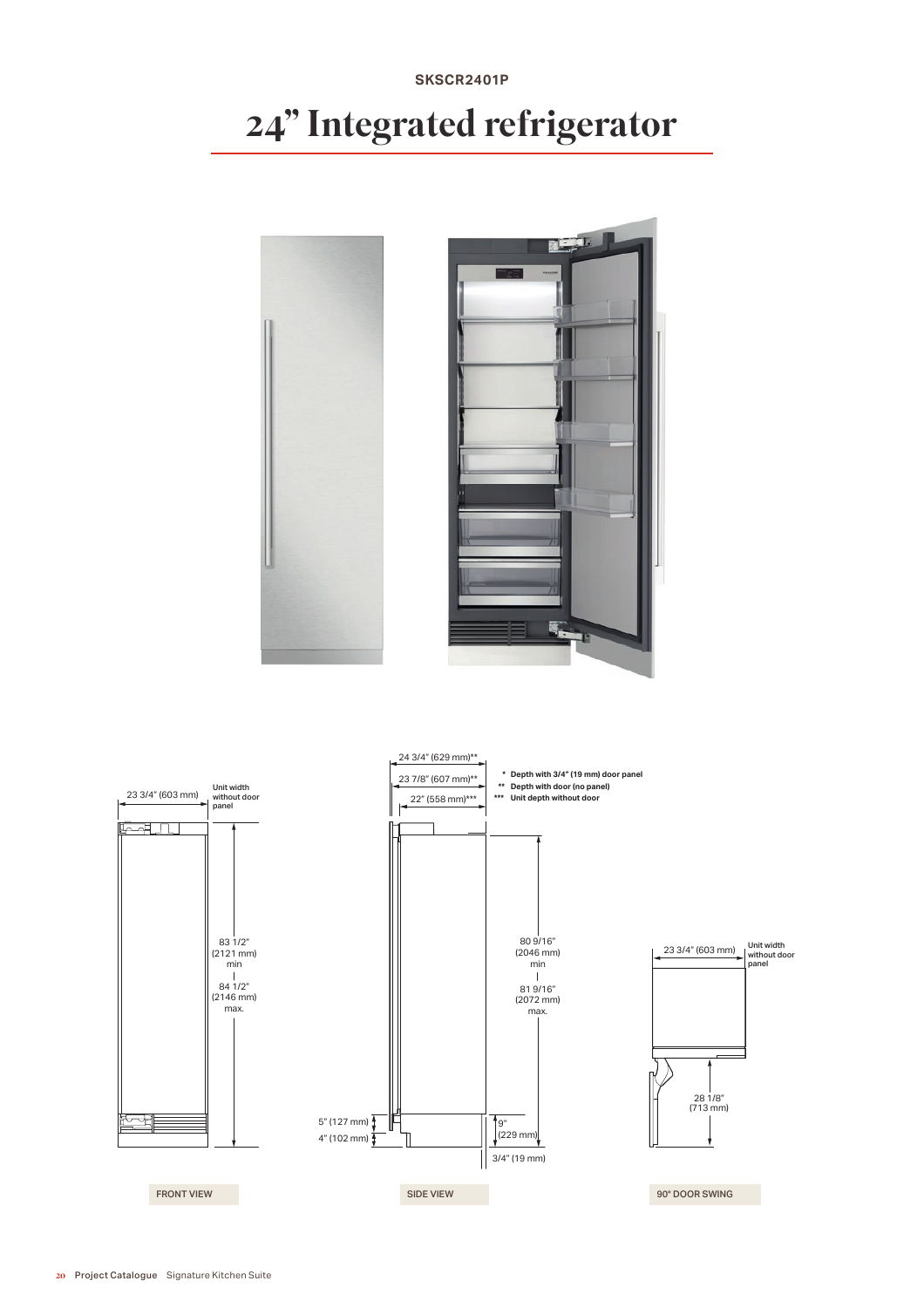# **SKSCR2401P**

| Style                                                      |                                                                                   |
|------------------------------------------------------------|-----------------------------------------------------------------------------------|
| Door Style                                                 | Panel Ready                                                                       |
| Hinges                                                     | Flat                                                                              |
| <b>Interior finish</b>                                     | Metal                                                                             |
| <b>Energy Label</b>                                        |                                                                                   |
| <b>Energy Efficiency Class</b>                             | Е                                                                                 |
| <b>Net Total Capacity</b>                                  | 386L                                                                              |
| <b>Maximum Sound Level</b>                                 | < 39 dbA Max                                                                      |
| <b>ENERGY STAR<sup>®</sup> Qualified</b>                   | $\bullet$                                                                         |
| Yearly total energy consumption (kW/h)                     | 111                                                                               |
| <b>Climate class</b>                                       | SN-T                                                                              |
| <b>General Properties</b>                                  |                                                                                   |
| No-Frost                                                   | ٠                                                                                 |
| <b>Inverter Linear Compressor</b>                          | $\bullet$                                                                         |
| Wi-Fi-Enabled for SmartThinQ® Control with iOS/Android App | $\bullet$                                                                         |
| <b>Automatic Adaptive Defrost</b>                          | $\bullet$                                                                         |
| Modes                                                      | Demo, Power On / Off, Temp Control, Water Filter Reset, Smart Diagnosis,<br>WI-FI |
| <b>Speed Chill</b>                                         | $\bullet$                                                                         |
| <b>Integrated Water Dispenser</b>                          | $\bullet$                                                                         |
| Connection to the water supply                             | $\bullet$                                                                         |
| <b>Water Filter (6 Months)</b>                             | $\bullet$                                                                         |
| <b>Storage Shelves</b>                                     | 3 Cantilever Adjustable                                                           |
| True-View <sup>®</sup> Lighting                            | $\bullet$                                                                         |
| Drawer design                                              | 3 with telescopic guides and soft close                                           |
| <b>Aluminium Door Bins with Removable Inserts</b>          | 4 Cantilever                                                                      |
| Digital Controls w/ White LED Display                      | ٠                                                                                 |
| <b>Water Filter Indicator</b>                              | $\bullet$                                                                         |
| <b>Operating Temperatures</b>                              | 0°C to 6°C                                                                        |
| <b>Installation</b>                                        |                                                                                   |
| <b>Reversible Door</b>                                     | $\bullet$                                                                         |
| Four Point Front Adjustable with 4 Wheels                  | $\bullet$                                                                         |
| <b>Attachment Method to Cabinetry</b>                      | Top with No Visible Screws                                                        |
| <b>Front Serviceable</b>                                   | $\bullet$                                                                         |
| Anti-tip Bracket Included                                  | $\bullet$                                                                         |
| <b>Technical Specifications</b>                            |                                                                                   |
| <b>Required Power Supply</b>                               | 230V, 50Hz                                                                        |
| <b>Power Cord Length</b>                                   | 2,200 mm (86.6")                                                                  |
| <b>Overall Width</b>                                       | 603 mm (23.7")                                                                    |
| <b>Overall Height</b>                                      | $2,121$ mm ~ 2,146 mm (83.5" ~ 84.4")                                             |
| <b>Overall Depth</b>                                       | 607 mm (23.8")                                                                    |
| Net Weight                                                 | 154 kg                                                                            |
| <b>Shipping Weight</b>                                     | 176 kg                                                                            |
| <b>Accessories</b>                                         |                                                                                   |
| Stainless Steel Panel / Handle / Toekick Kit               | SKSPK245CS                                                                        |
| <b>Frame mounting Kit</b>                                  | SKSFK800CS                                                                        |
| Medium brushed Aluminium Handle - 805 mm                   | SKSHK310HS                                                                        |
| Long brushed Aluminium Handle - 1,218 mm                   | SKSHK480HS                                                                        |
| <b>Replacement Water Filter</b>                            | LT1000P-S                                                                         |

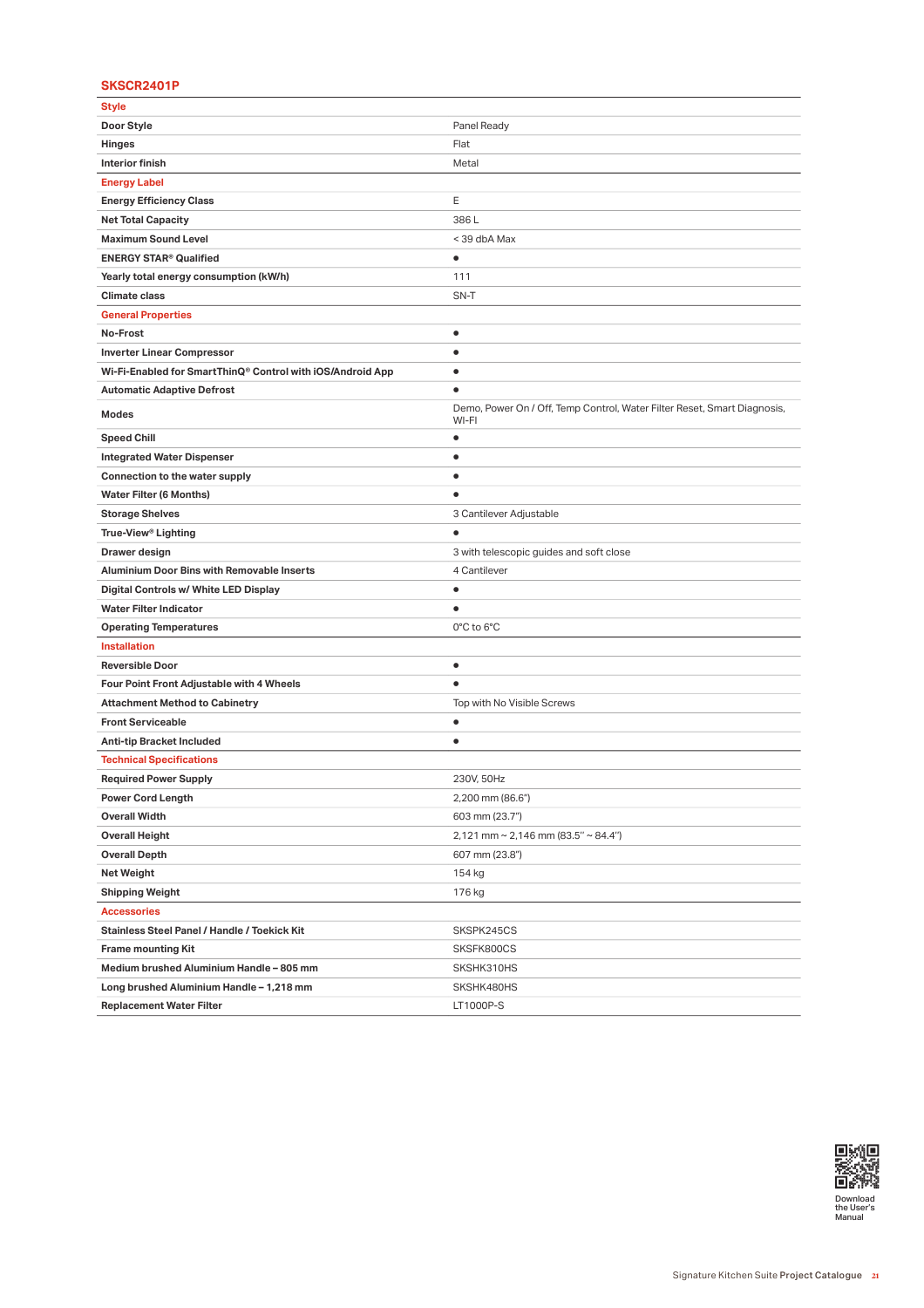# **SKSCR2401P**

## **Cutout dimensions – fush or proud installation**



<sup>\*</sup> A minimum 4" (102 mm) finished return that matches **the cabinet exterior is recommended on all sides and the top of the cutout opening. The shaded area will be visible after installation.**

# **Notes**

The refrigerator can be installed fush or proud with 19 mm (3/4") custom panel or optional stainless steel panel kit. **Flush** – with a 635 mm (25") cutout depth, the front face of the refrigerator fits flush with 635 mm (25") depth adjacent cabinets. **Proud** – with a 610 mm (24") depth cutout, the front face of the wine refrigerator extends approximately 19 mm (3/4") beyond 610 mm (24") depth adjacent cabinets.

# **Electrical**

A 230 V, 50 Hz, 15 or 20 A power supply is required. An individual properly grounded branch circuit or circuit breaker is recommended. Install a properly grounded 3-prong electrical receptacle recessed into the back wall. Electrical must be located on rear wall as shown.

# Water Line

A cold water supply is required for water dispenser operation. Water pressure must be between 1.37 and 8.27 bar (20 and 120 p.s.i.).

Tubing should be long enough to extend to the front of the refrigerator. Allow enough tubing to accommodate a bend leading into the water line connection. Water line can go through an opening in the floor or back wall.

Install a shut-off valve between the dispenser's water valve and cold water supply in the home.

### **Installation clearances**

**Notes** 

3/4"\*\* (19 mm)

**Door Swing Clearances** – the installation must allow for clearances to adjacent walls or cabinets. This freezer is equipped with a 2-position door stop. The factory-set 115° door swing can be adjusted to 90° if clearance to adjacent cabinets or walls is restricted.

**Door Handle Clearances** – the Door Handle depth must be added to the dimension noted to determine the total clearances required from adjacent cabinets or walls. This clearance will vary depending on the custom handle used. When using the Stainless Steel Door Panel Kit w/ Handle or the Brushed Aluminium Handle (optional accessories), the door handle clearance with door open 115° is 356 mm (14").

# FRONT VIEW